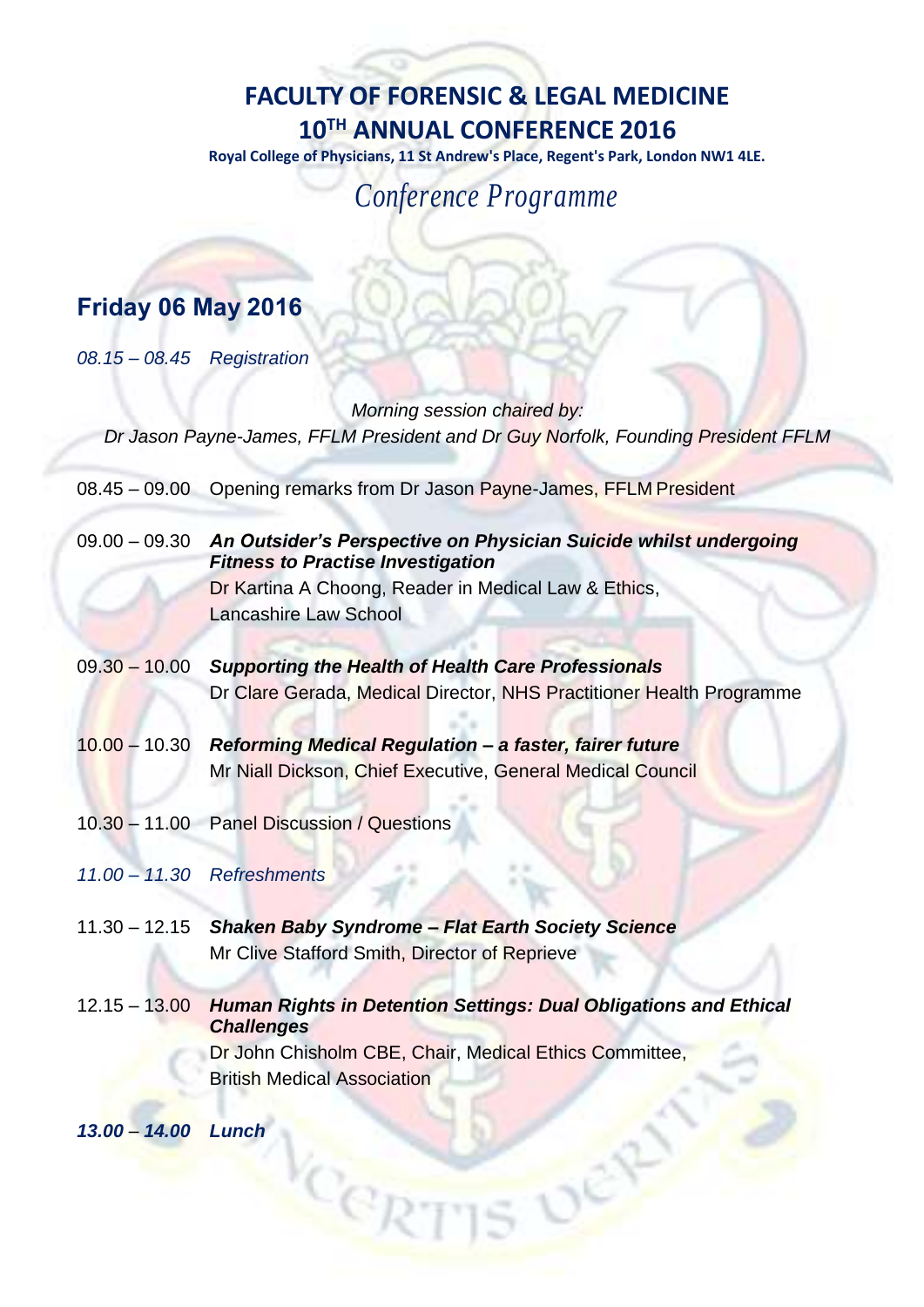*Afternoon session chaired by: Dr George Fernie, Senior Medical Reviewer, Healthcare Improvement Scotland*

- 14.00 14.30 *Terrorism and Terrorists* Mr David Anderson QC, Independent Reviewer of Terrorism Legislation
- 14.30 15.00 *Problems and dilemmas in the care of people held under Terrorist Legislation* Dr Neil Frazer, Forensic Physician, London
- 15.00 15.15 Panel Discussion / Questions
- *15.15 15.45 Refreshments*
- 15.45 17.15 **Annual General Meeting**
- *17.15 17.30 Refreshments*
- 17.30 18.30 *The David Jenkins Lecture - Resuscitation; what can the dead tell us?* Prof Guy Rutty MBE, Chief Forensic Pathologist, East Midlands Forensic Pathology Unit
- 19.30 20.00 **Drinks Reception**
- 20.00 23.59 **Gala Dinner & Dance**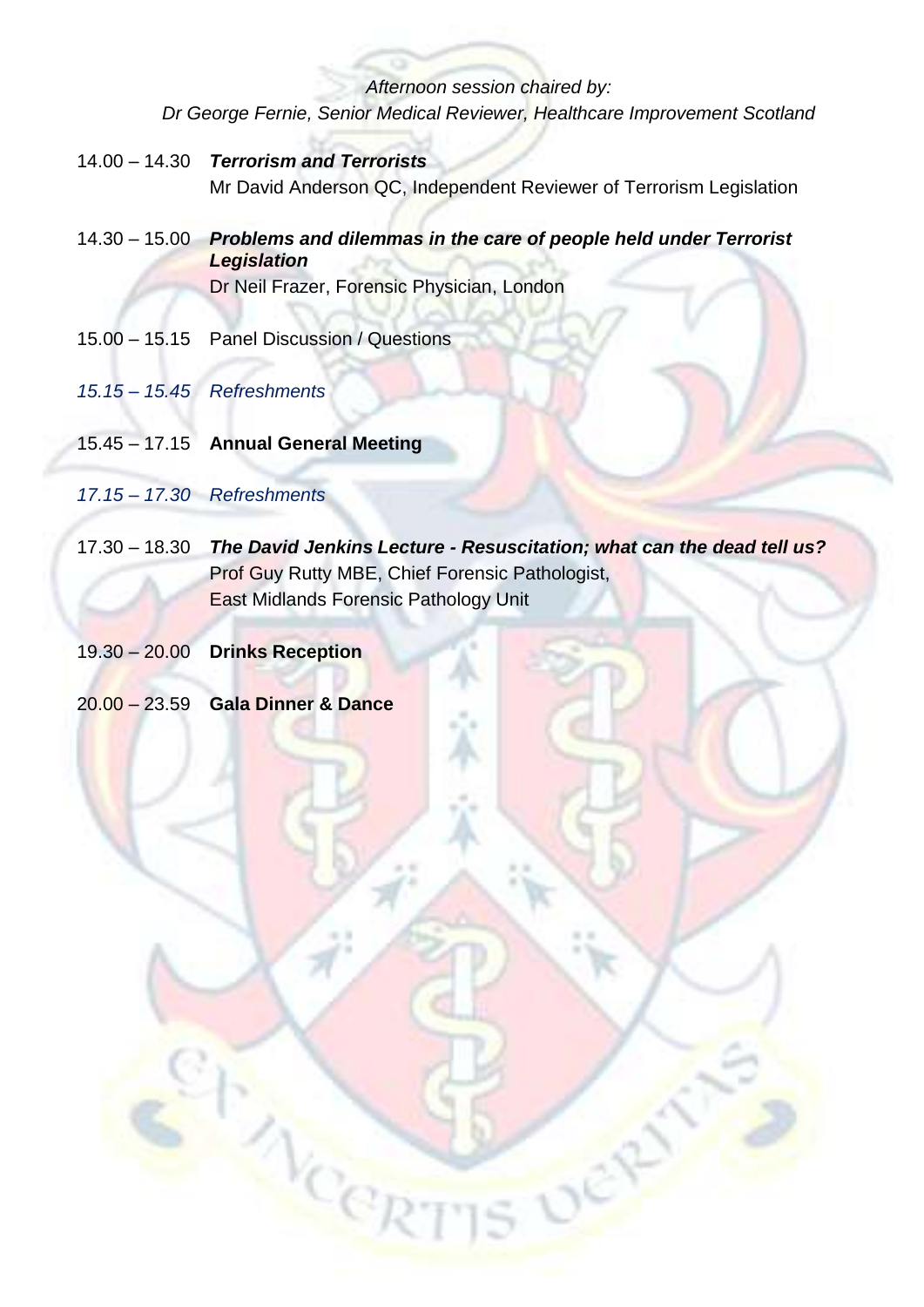## **Saturday 07 May 2016**

*08.45* – *09.15 Registration*

*Morning session chaired by:*

*Dr John Holden, Joint Head of Medical Division, Medical and Dental Defence Union of Scotland* 

| $09.15 - 09.30$ | <b>Welcome back - Introduction to the day</b>                                                                                                                                                                                                                              |
|-----------------|----------------------------------------------------------------------------------------------------------------------------------------------------------------------------------------------------------------------------------------------------------------------------|
| $09.30 - 10.00$ | Deaths in Custody and the work of INQUEST<br>Ms Deborah Coles, Director of INQUEST                                                                                                                                                                                         |
| $10.00 - 10.30$ | <b>Witness Testimony in Allegations of Sexual Assault</b><br>Ms Pamela Radcliffe, Barrister and Visiting Research Fellow,<br>University of Portsmouth                                                                                                                      |
| $10.30 - 11.00$ | <b>Mental Health and Vulnerability in the SARC</b><br>Dr Jenny Holmes, Clinical Lead, Merseyside Sexual Assault Referral Centre                                                                                                                                            |
| $11.00 - 11.15$ | <b>Refreshments</b>                                                                                                                                                                                                                                                        |
| $11.15 - 11.45$ | Children and criminal justice: Whose best interests are we serving?<br>Dr Peter Green, FFLM Vice President, Forensic Medicine                                                                                                                                              |
| $11.45 - 12.15$ | To Sample or Not to Sample, That is the Question<br>Dr Margaret Stark, Chair, FFLM Forensic Science Subcommittee and<br>Dr Maria Nittis, Department Head of Forensic Medical Units Western Sydney<br>Local Health District and Nepean Blue Mountains Local Health District |
| $12.15 - 12.45$ | Stepping out of the Silo - Collaboration between the FFLM and other<br>organisations<br>Dr Juliet Cohen, Head of Doctors, Freedom from Torture                                                                                                                             |
| $12.45 - 13.00$ | <b>Panel Discussion / Questions</b>                                                                                                                                                                                                                                        |
| $13.00 - 14.00$ | Lunch                                                                                                                                                                                                                                                                      |
|                 | Afternoon session chaired by:                                                                                                                                                                                                                                              |
|                 | Dr Ruhy Patel, Forensic Medical Examiner, Metropolitan Police Service                                                                                                                                                                                                      |

14.00 – 14.30 *Healthcare issues in deaths during or following police contact* Dame Anne Owers, Chair of Independent Police Complaints Commission